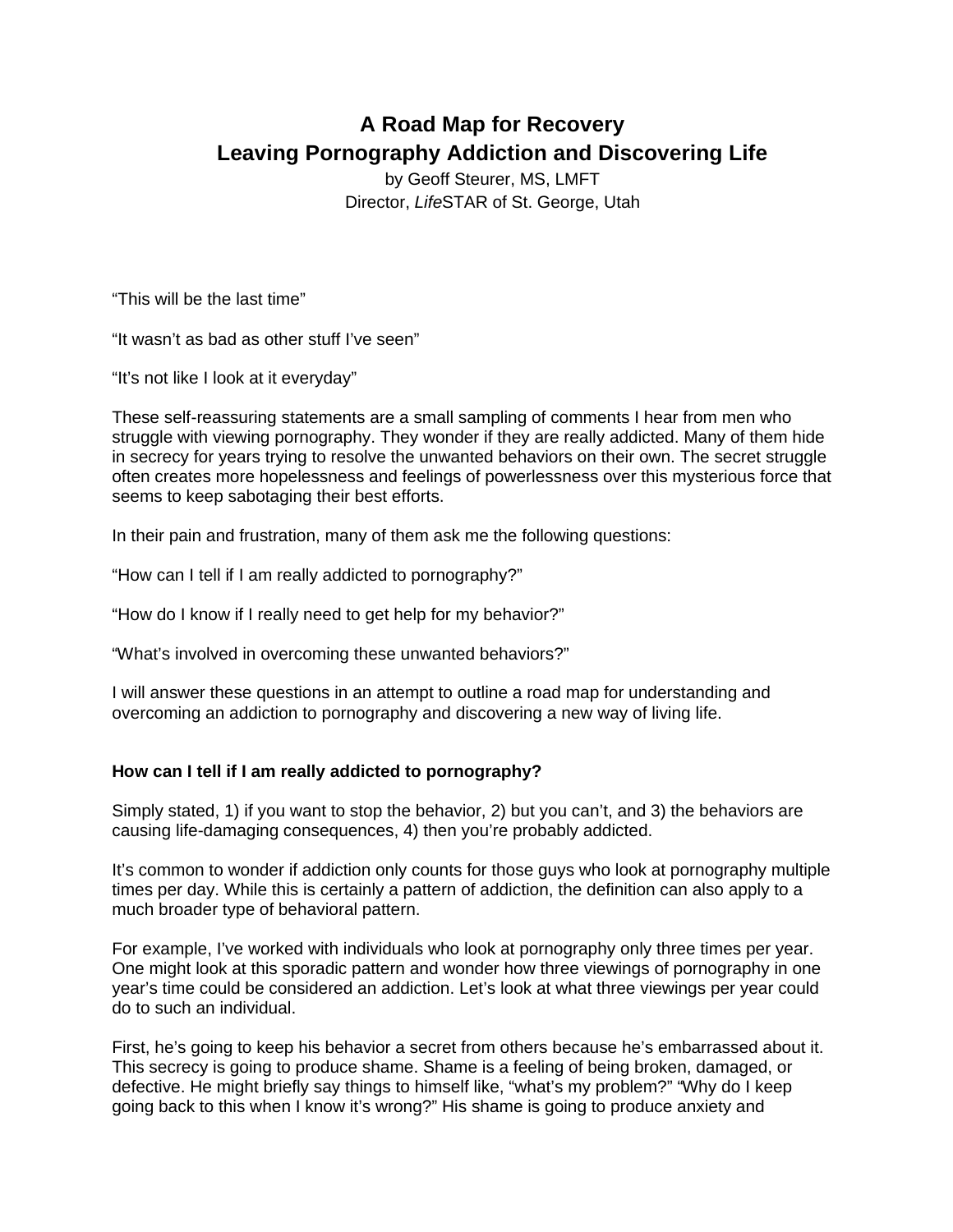depression that will be difficult to ignore. He will have to create a "false self" for others to see so they don't wonder if he is someone who looks at pornography. His false self will make it difficult to genuinely connect with his wife, his children, and with God. He will worry about being discovered. He worries what others will think of him if they ever discover his secret behaviors. He always feels like he's not as good as other guys who don't appear to struggle. The shame and stress will create a low-grade misery that will be difficult to escape.

#### Sounds pretty life-damaging to me!

While there are varying degrees of intensity on the continuum of pornography addiction, even occasional viewings of pornography can deeply affect an individual. It's not only the images of pornography that change the way men view women and close relationships. The secret shame and stress associated with violating one's own standards of conduct on a repeated basis also causes individuals to live far beneath their divine potential.

The anxiety surrounding the definition of addiction is usually linked to the fear of being labeled a "pervert" or "weirdo". In actuality, when an individual stops fighting the worry about labels and starts moving toward a life of sincere recovery, he won't care what label applies to his situation.

The freedom and joy he will experience as he releases the shameful secrecy and pain of selfbetrayal will wash out lesser fears linked to how others might perceive him.

#### **How do I know if I really need to get help for my behavior?**

Men who struggle with pornography problems usually do so in isolation despite their best intentions and efforts to quit. In their isolation, they make deals with themselves such as, "if I slip one more time, then I'll get help", or "let's see how the next week goes and then I'll decide if I need to get help". These mental gymnastics keep the individual stuck in their old patterns of addiction because they continue to make up new rules and exceptions. In other words, the line of accountability keeps moving.

Dr. Mark Laaser, a noted author and therapist on the subject of sexual addiction, always asks his clients the following question when he begins his work with them: "Do you want to get well?" He says that if the individual can't answer that question, then he will have difficulty helping them. It's my belief that if the answer to the question is "yes", then breaking out of isolation to get help will be much easier.

I encourage men I work with to do some self-education on the topic of pornography addiction so they can begin to understand the landscape of recovery. I want them to understand what it will take for them to undo the grip of pornography and make long-term lifestyle changes. Virtually every guy I've worked with tells me they initially underestimated how much help they needed.

A person who truly wants to be rid of their behavior will do everything they can to completely eliminate the unwanted behaviors. Although asking for help will produce momentary embarrassment, the long-term benefits of a life without pornography are worth the effort.

Sometimes people approach recovery with the desire to eliminate the problematic behavior without considering how the problem became so unmanageable in the first place. Stopping the behavior is actually the easiest part of recovery. The long-term changes associated with undoing the thinking patterns that create the addiction is a much deeper process.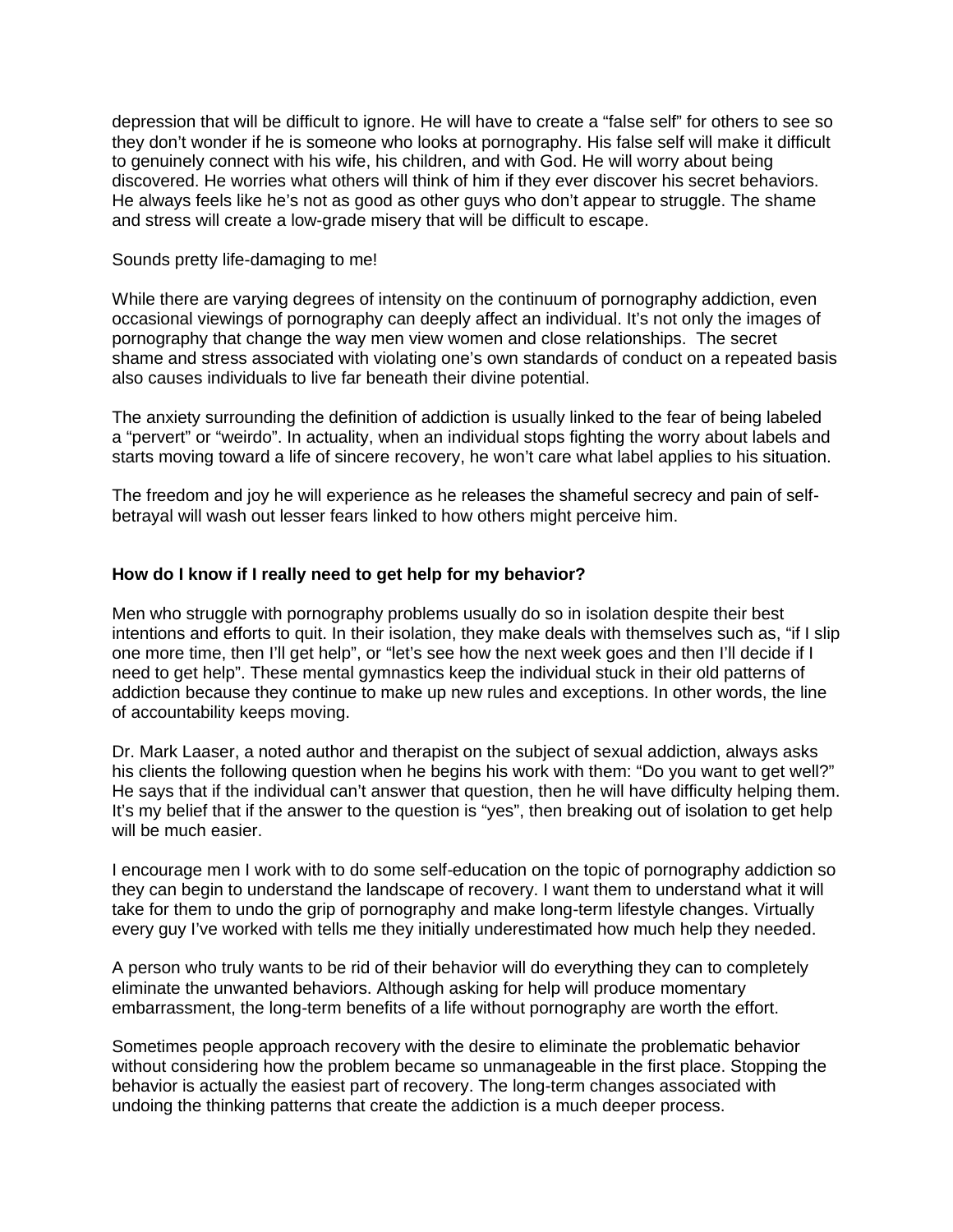Dallin H. Oaks explained it as follows, "A person [with a pornography addiction] is like a tree that bends easily in the wind. On a windy and rainy day, the tree bends so deeply against the ground that the leaves become soiled with mud... If we focus only on cleaning the leaves, the weakness in the tree that allowed it to bend and soil its leaves may remain. Similarly, a person who is merely sorry to be soiled by [their addiction] will [slip] again in the next high wind. The susceptibility to repetition continues until the tree has been strengthened."

Since recovery is more than just stopping unwanted behaviors, it's critical to enlist the help of others who can offer support in the form of education, accountability, and encouragement.

### **What's involved in overcoming these unwanted behaviors?**

I've broken down the process of recovery from pornography addiction into the following stages. Each will be explained briefly.

- 1. Step into the light
- 2. Transform the behavior
- 3. Discover life without pornography
- 4. The long-term recovery journey

#### *Step Into the Light*

When an individual views pornography in secrecy, those behaviors usually continue to stay secret. There is tremendous effort exerted to ensure that the behaviors are not discovered. This secrecy puts tremendous emotional pressure on the individual which reinforces the need to continue viewing pornography. The most powerful ways to break out of this cycle of secrecy is to "step into the light" and tell someone else about the secret behaviors.

Who is the safest person to tell? Consider the following suggestions: The confidant should be someone who 1) can keep confidences, 2) is helpful and encouraging, and 3) will be around to offer support long-term.

If an individual is married, their spouse needs to be at the top of the list. Additionally, church leaders are powerful sources of counsel and healing. Trusted friends, parents, or counseling professionals are also important supports to consider.

This is often the most difficult step due to embarrassment and fear. It's likely that the fear of being discovered has been around since the individual had their first exposure to pornography. For many people, this first exposure happened in early adolescence.

Virtually every individual I've worked with has felt tremendous relief in their first meeting with me after telling their story of struggling with pornography. They describe feeling a literal release of the terrible burden of secrecy that has been with them for years. They finally have a taste of what life will be like without the additional weight of their secret behaviors.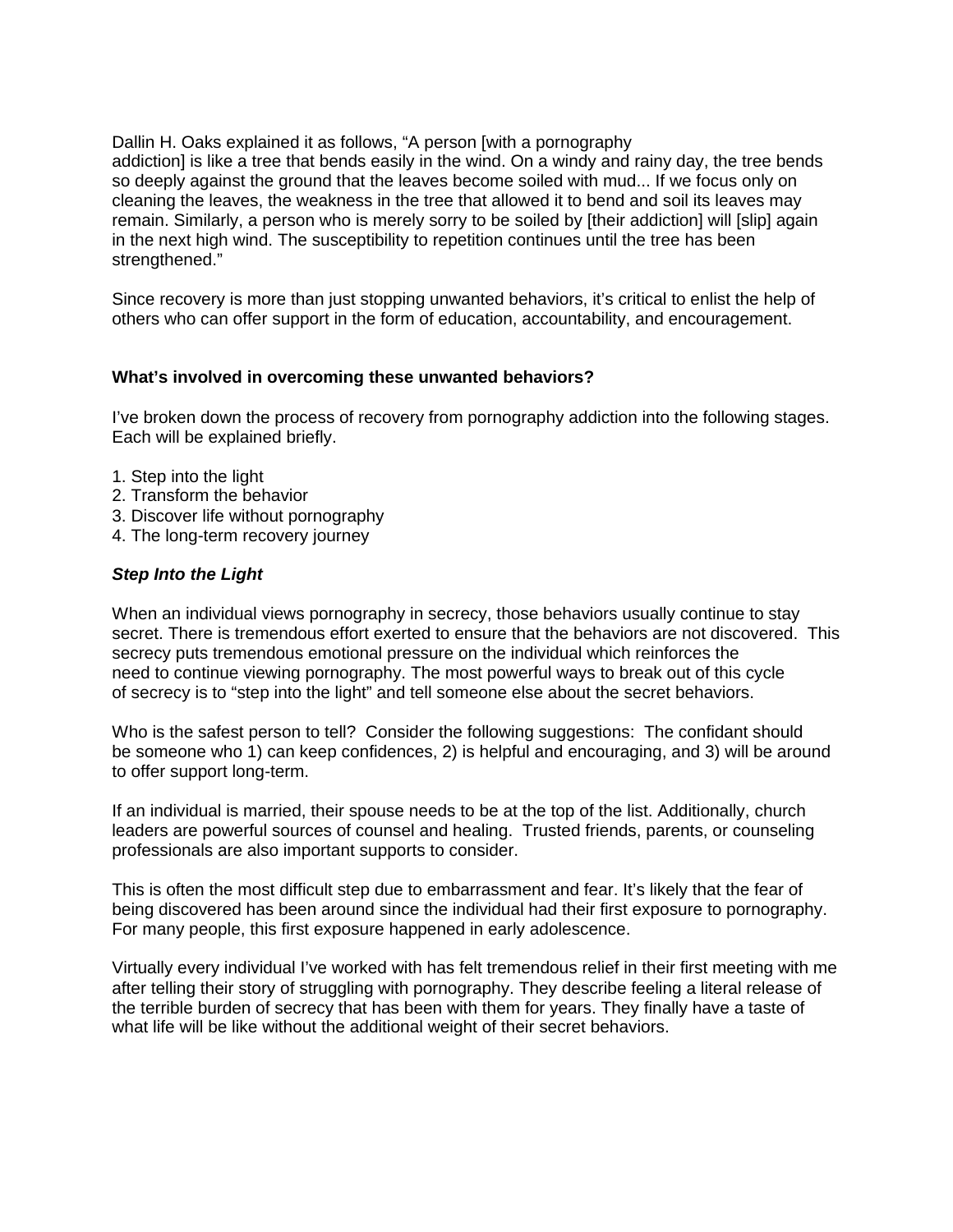There is a tendency for those who struggle to want to tell only a portion of the secret behaviors. This is what I call "spotlighting" behavior. While spotlighting is certainly better than keeping others entirely in the dark, it doesn't allow the full scope of the problem to be resolved. Turning on all of the lights allows the entire problem to be understood more completely.

It's important for those struggling with pornography addiction to complete a full inventory of secret behaviors that will eventually be shared with a trusted confidant. Most 12-step programs have excellent information on how to create a full inventory.

If an individual is married, sharing this inventory with their spouse can often be a delicate and sensitive process. Some spouses can be traumatized by too much detail early in recovery. I highly recommend reading a book on disclosure such as "Discussing Pornography Problems with a Spouse" by Dan Gray and Rory Reid or "Disclosing Secrets" by Jennifer Schneider and Debra Corely for further information on this topic.

#### *Transform the Behavior*

It's important to use the momentum generated from disclosure to power through the behavioral transformation phase. As stated earlier, this is actually the easiest part of the recovery journey. Behavioral change will often come quickly (within a few months) and will give much-needed encouragement and hope to continue in long-term recovery. This is the time for an individual to experience the successful transformation of how they understand their relationship with triggers and sexual urges.

This transformation phase requires a tremendous amount of education, practicing certain skills, and connecting with a support system. If there has been a history of viewing pornography, the brain and body have been programmed to respond to sexual triggers in a predictable way over the years. It will take dedicated practice to re-route these tendencies. The good news is that the brain can be healed with committed effort!

The specifics of how to create these behavioral changes is beyond the scope of this article. I recommend seeking out professionals who are trained in treating pornography addiction to help with this stage of recovery. There are structured ways to learn how to implement these new ways of thinking and behaving.

## *Discover Life Without Pornography*

This phase of treatment is often bittersweet experience for those who pass through it. The "bitter" part is the withdrawal from the powerful chemical high associated with pornography addiction. This can often take weeks to overcome. Some individuals experience strong physiological withdrawal symptoms that can create irritability, insomnia, fatigue, and other bothersome symptoms.

Like detoxification from drugs or alcohol, denying the body the regular bursts of dopamine, serotonin, adrenaline, and other chemicals associated with pornography addiction will create powerful physical cravings. This withdrawal will begin in the initial stages of recovery, but can last longer, depending on the individual's history of pornography use.

I encourage individuals to lean into the pain of withdrawal and rely on their tools and support gained in the transformation phase to help train their brain learn to live without the chemical cocktail associated with their addiction.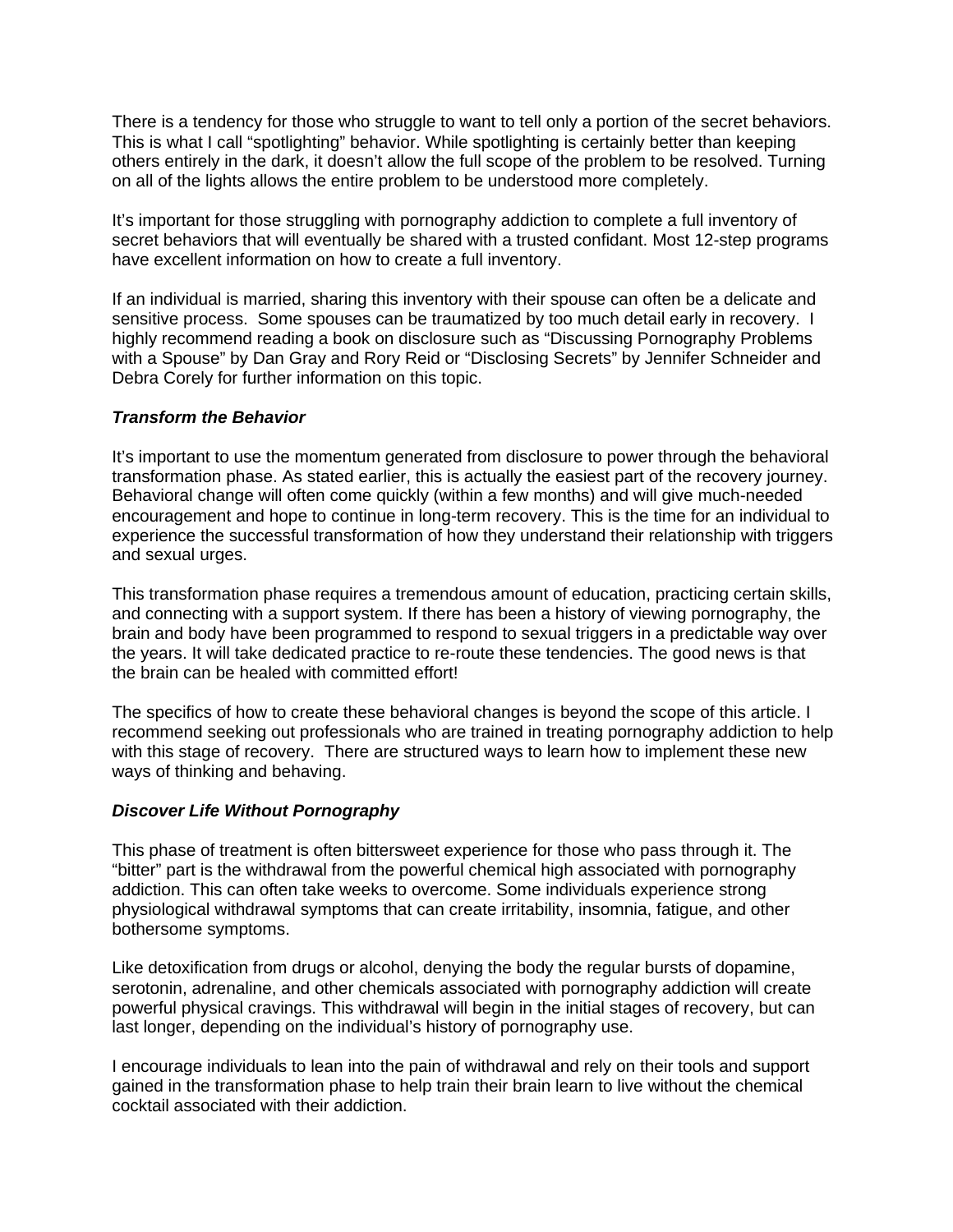Withdrawal can also create a feeling of loss and confusion about how to live life without the addiction. It can feel like mourning the death of an old friend. This loss will eventually disappear as the individual pushes forward in their recovery efforts and discovers new ways to do life without the influence of the addiction.

The "sweet" part of this stage is the newfound awareness of how enjoyable life can be without pornography! There are some exciting discoveries in this phase of recovery. For example, the five senses become more active and engaged with the world. I have clients tell me that they can feel, see, and hear things that they never noticed before. They are often amazed at how much pornography numbed-out their senses. They start to re-connect with God, with their families, and with themselves. As an individual becomes re-sensitized to life, they will experience additional motivation to continue in their recovery journey.

## *The Long-Term Recovery Journey*

Recovery can be compared to launching a satellite into orbit. It takes tremendous energy to get a rocket out of the pull of earth's gravity. As the rocket gains momentum, less power is needed to put it into its desired orbit. Eventually, the satellite is released into orbit and only requires small and consistent bursts of energy to keep it positioned in orbit. The satellite will stay in its correct orbit as long as those consistent corrections are applied.

Early recovery is often full of intensity, energy, and earth-shaking changes. Long-term recovery looks nothing like this. Instead, it's made up of finely-tuned course corrections that keep the individual positioned in a healthy lifestyle. If an individual is constantly battling triggers and relapses, they will never get to really enjoy life and experience the long-term growth available to them.

Most individuals will pass through the first three stages of recovery within 6-12 months. The behavioral changes in these stages create stability necessary to do the long-term work of relapse prevention and life changes. As stated previously in the metaphor of the wind and tree, this stage is the work of strengthening the trunk of the tree.

Individuals risk becoming over-confident at this point in recovery. They often believe that they've "arrived" and don't need to work as hard. While they have most certainly arrived at a new place of living life, it's important to maintain their gains and understand clearly how to keep building a life free from the destructive pull of pornography.

Recovery is the process of restoring things to their proper state, creating a fresh view of oneself and one's relationships, and healing the sources of pain that created the need for the addiction in the first place.

It's critical to maintain the same system of support during this stage of recovery for regular accountability and close support. Support systems can provide much-needed feedback and observations as the individual creates the long-term adjustments critical to their full recovery.

## **Conclusion**

A man lost in a large city stopped to ask for directions. He wondered if he was so far off course that reaching his destination would be impossible. The individual helping him reassured him with these words, "Don't worry – you can get there from here."